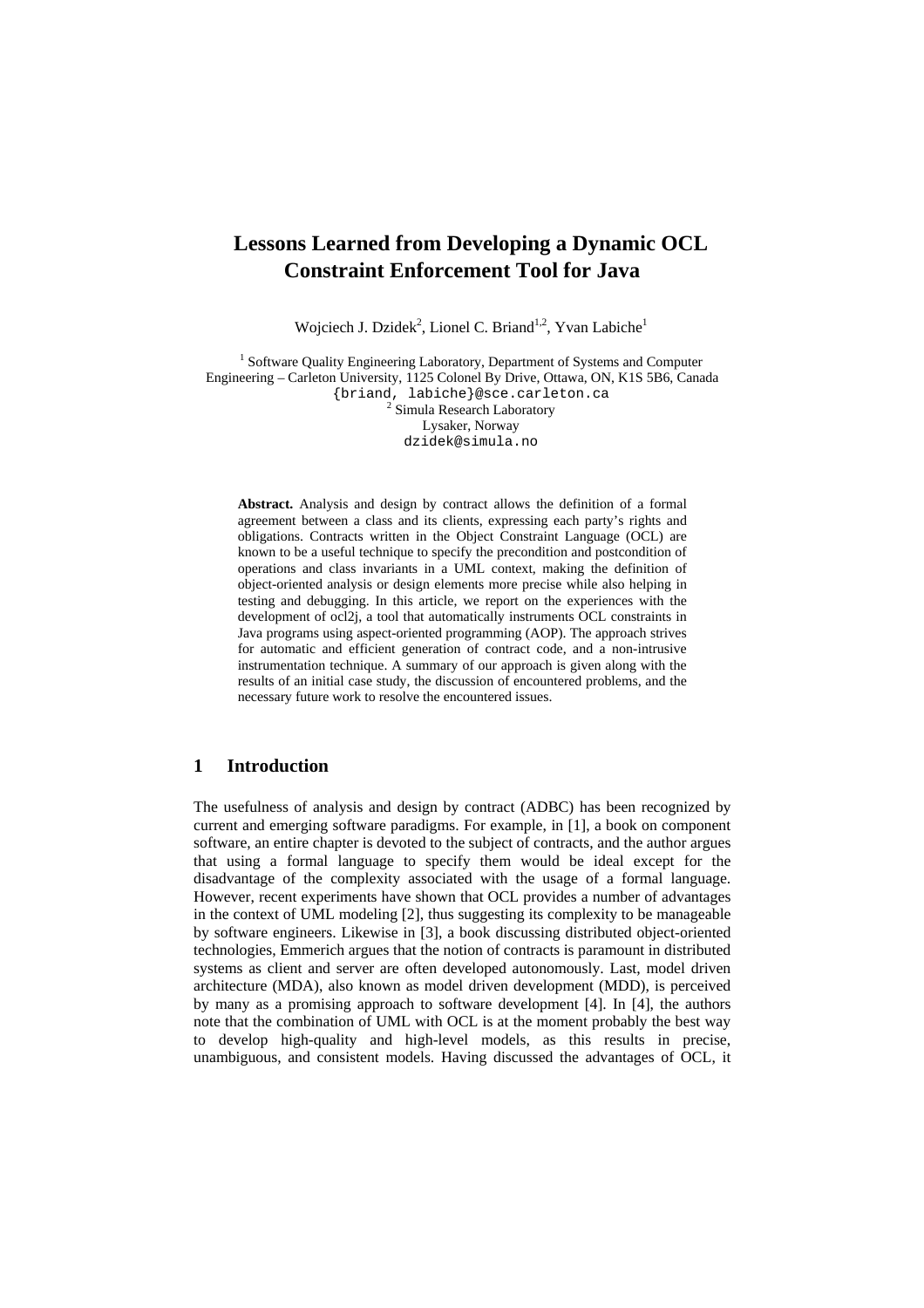comes as a surprise that the language is not used more widely for ADBC. One reason for this might be the well-established prejudices against any formal elements among software development experts and many influential methodologists. Another reason for the unsatisfactory utilization of OCL is the lack of industrial strength tools, e.g., tools to generate code assertions from OCL contracts.

The benefits of using contract assertions in source code is shown in [5], where a rigorous empirical study showed that such assertions detected a large percentage of failures and thus can be considered acceptable substitutes to hard-coded oracles in test drivers. This study also showed that contract assertions can be used to significantly lower the effort of locating faults after the detection of a failure, and that the contracts need not be perfect to be highly effective. Based on such results, the next step was therefore to address the automation of using OCL contracts to instrument Java systems. This paper reports on our experience with the development and use of *ocl2j*, a tool for the automated verification of OCL contracts in Java systems [6]. These verifications are dynamic, i.e., are performed during the execution of the application.

The paper briefly starts with background information, motivation, and related work. Then we go through an overview of our approach, followed by a discussion of some of the main technical and methodological issues with respect to transformation of constraints from OCL to Java. Next, an initial case study, aimed at showing the feasibility of the ocl2j approach, is presented. Finally, difficulties with using OCL for this purpose are outlined, conclusions are then provided*.*

### **2 Motivation and Related Work**

Currently, two tools exist for the purpose of dynamic enforcement of OCL constraints in Java systems: the Dresden OCL toolkit (DOT) [7, 8] and the Object Constraint Language Environment (OCLE) [9]. We decided to implement our own solution as DOT did not fulfill all of our requirements and OCLE did not exist at the time, though it doesn't fully address our needs either.

Our aim was to have a tool that would: (1) support all the core OCL 1.4 functionality, (2) correctly enforce constraints, (3) instrument (insert the contract checking and enforcement code) program code at the bytecode level (as opposed to altering the source-code), (4) allow for optional dynamic enforcement to the Liskov Substitution Principle (LSP) [10], (5) support for separate compilation (i.e., allowing modifications of the application source code without recompiling assertion code or vice-versa), (6) correctly check constraints when exceptions are thrown, (7) have the ability for assertion code to use private members, (8) have the option to use either compile-time or load-time instrumentation (with load-time instrumentation constraint checking code can be installed or removed without requiring recompilation), and (9) have the ability to add assertions to classes for which the source-code is not available.

DOT was the pioneering work for this problem and is open-source software. It relies on the following technical choices. First, the instrumentation occurs at the source code level: original methods are renamed and wrapped, and supplementary code is added. OCL types are implemented in Java and Java variables (attributes, method parameters or return value) used in assertions are wrapped with equivalent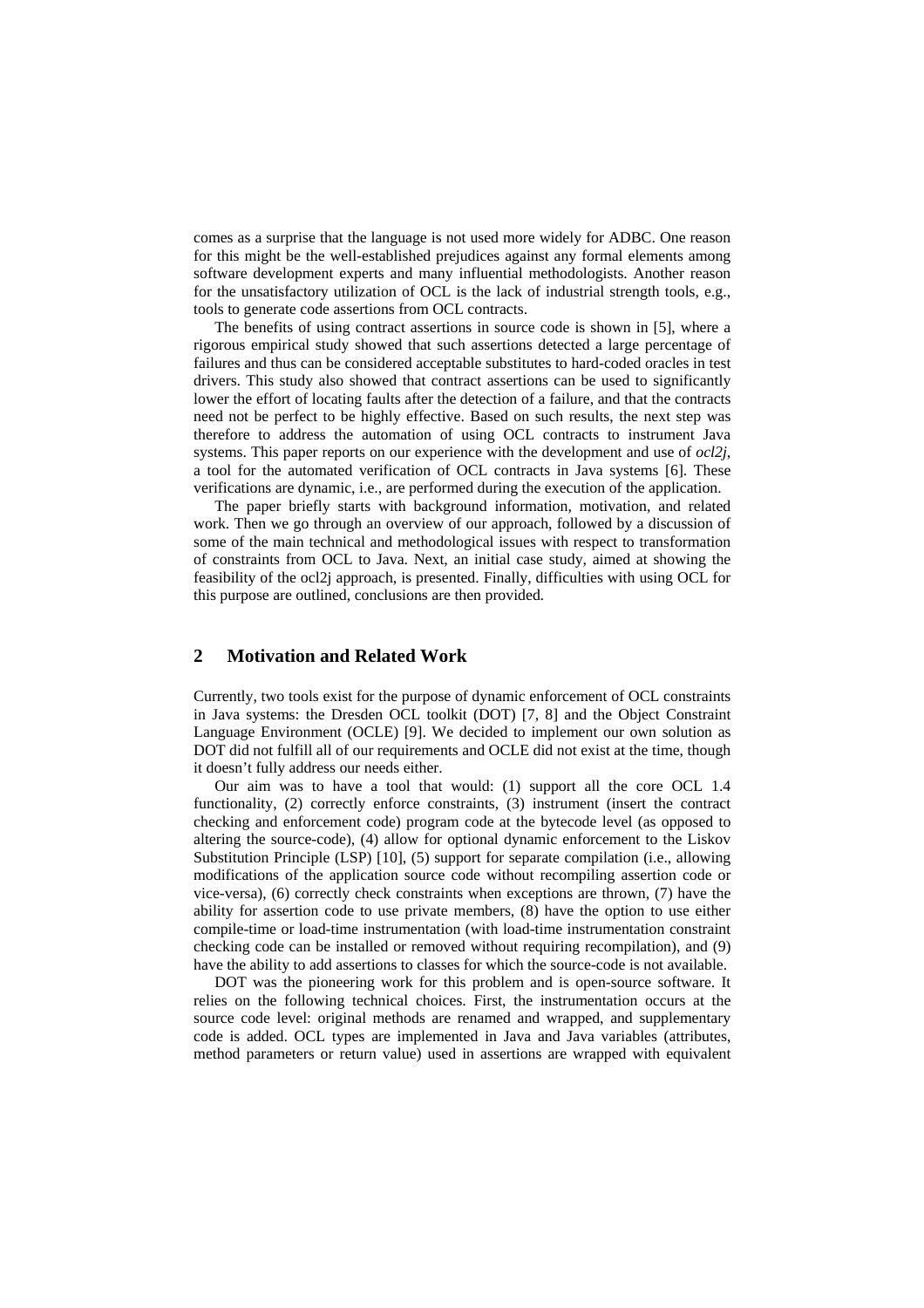OCL types. Last, the generated code is constructed in such a way that it uses Java reflection mechanisms at runtime to determine implementation details. Additional logic is inserted that tries to minimize the checking of invariants. Those technical decisions result in a large memory and performance penalty as a direct consequence of the virtual cloning (of all objects) and the wrapping (of all objects involved in OCL constraints). Support for OCL is also incomplete as, for example, query operations are not supported. Furthermore, constraints on elements in collections are not properly enforced as changes to elements in the collection can go unnoticed [6]. (Source-code level instrumentation suffers from two main disadvantages: it makes the developer deal with two versions of the source-code and it makes it much harder to debug the application, e.g., when single stepping through the source-code.)

OCLE is a UML CASE tool offering OCL support both at the UML metamodel and model level, though we only look at the latter: i.e., support for dynamic OCL constraint enforcement. Like DOT, OCLE instruments the source code and is limited in its support of OCL (e.g. the @pre keyword is not supported). Furthermore, it cannot instrument existing (reverse-engineered) source code.

Note that although other tools exist that add design by contract support to Java [11, 12], they are not discussed in this paper as they do not address the transformation of OCL expressions into assertions.

## **3 The ocl2j Approach**

This section presents our approach (ocl2j) towards the automatic generation and instrumentation of OCL constraints in Java. Our approach consists of Java code being created from OCL expressions and the target system then being instrumented: (1) The necessary information is retrieved from the target system's UML model and source code; (2) Every OCL expression is parsed, an abstract syntax tree (AST) is generated [7], and the AST is used to create the assertion code (the OCL to Java transformation rules were defined as semantic actions associated with production rules of the OCL grammar [13]. The generation of Java assertions from OCL constraints is thus rigorously defined and easily automated.); (3) The target system is then instrumented with the assertion code, using AspectJ which is the main Java implementation of Aspect Oriented Programming (AOP) [14]. The techniques involved in step (3) are omitted as they're already described in [15]. It is important to emphasize that this strategy played a large role in helping us achieve the goals outlines in Section 2.

The section starts (Section 3.1) with a discussion of how OCL types are transformed in Java types. Next, Section 3.2 discusses the topic of equality with respect to OCL and Java. Section 3.3 shows how the OCL @pre construct is addressed. Finally, Section 3.4 shows how we were able to use AspectJ to provide clean and efficient support for oclAny::oclIsNew().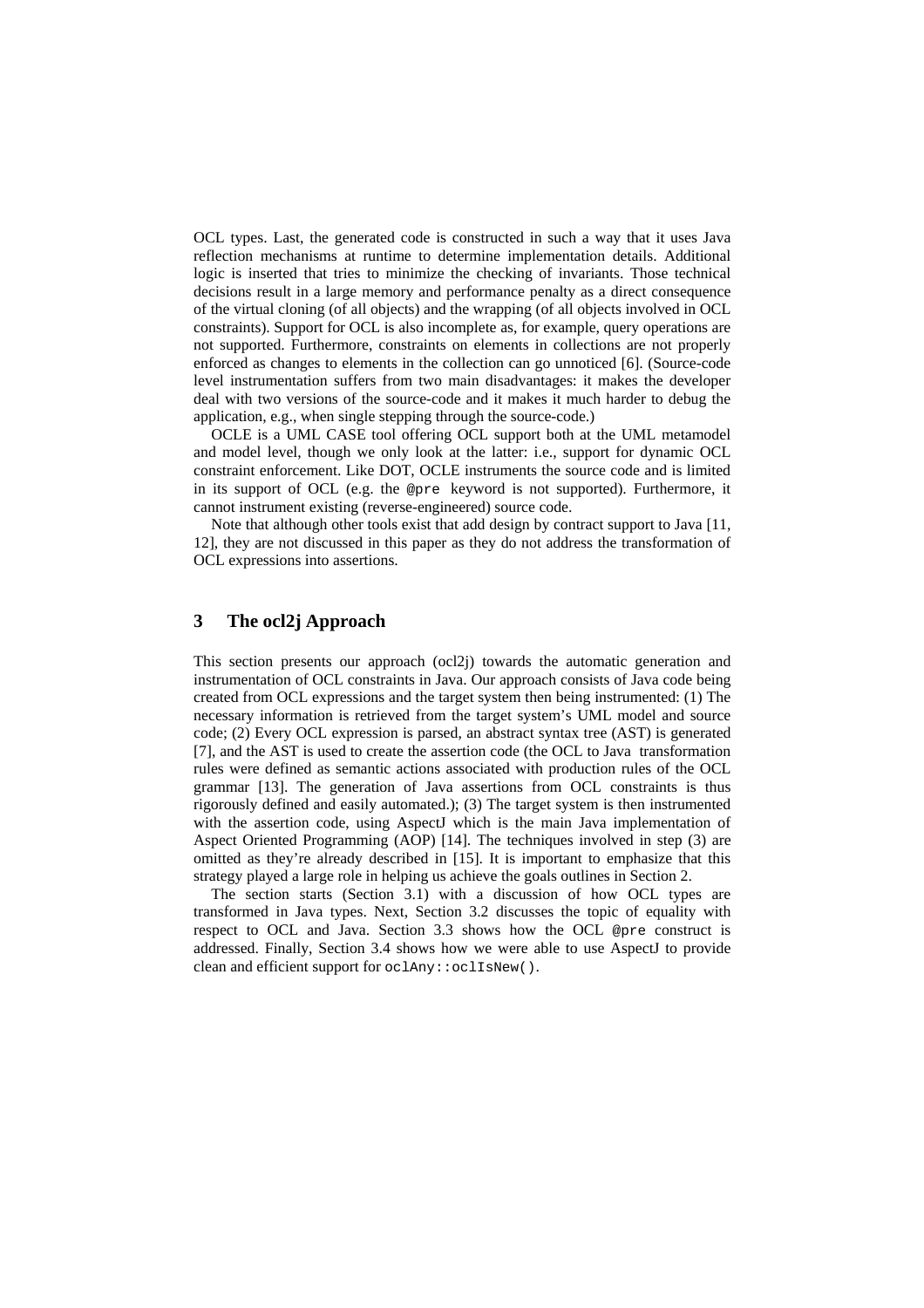#### **3.1 OCL to Java Transformations**

The checking of contracts at runtime slows down the execution of the program. If this slowdown is too great the developers will not use the technology. For this reason it is important to focus on techniques that enable faster checking of contracts. One of these techniques is to translate OCL expressions directly into Java using the types retrieved from the target system (through reflection) at the assertion-code generation stage, instead of wrapping Java types and operations with OCL-like types and operations [7, 8]. The translation time is thus spent during instrumentation rather than execution. This distinction becomes critical during maintenance of large systems since changes to the system only occur to the subsystem under development. For this reason it is both unnecessary and inefficient to perform the OCL to Java type resolution over the whole system every time the system is executed.

Our OCL to Java type resolution relies on the following principles. First, whenever a simple mapping exists between OCL and Java types/operations, the translation is straightforward. For instance, OCL collection operation size() maps directly to the size() operation of the java.util.Collection interface (which every collection class in Java implements). When OCL types/operations cannot be directly converted to types/operations from standard Java libraries, the instrumentation code (aspect code) provides the functionality that is "missing" in the libraries. This ensures that no wrapping is necessary, and no additions to the target system are required. The instrumentation code (i.e., the aspect) contains inner classes with operations that provide additional functionality to complete the mapping to Java such as the collection->count(obj):Integer operation, that counts the number of times object obj occurs in collection and does not have any counterpart in Java collection classes/interfaces. The aspect code thus contains inner class OclCollection with a count() static operation that takes two arguments: the collection on which to count, and the object that needs to be counted.

Next, OCL, unlike Java, has no notion of primitive types (e.g., int) as everything is considered an object. Java, on the other hand, supports primitive types and corresponding primitive value wrapper classes, or simply wrapper classes (e.g., Integer). OCL provides four, so-called, basic types: Boolean, Integer, Real and String. There is one exception to these differences in OCL and Java type systems: strings are objects in both OCL and Java. Having both primitive types and wrapper classes has a major impact on the process of OCL to Java transformation (unless the system is written in Java 1.5 where the autoboxing feature is available). For example, consider the following OCL constraint: someCollection->includes(5). When transforming the OCL expression into Java source code, 5 has to be transformed into either primitive value 5 or an instance of wrapper class Integer (new Integer(5)). As Java collections only take objects as elements, the latter is the correct choice. A general, trivial solution to this problem would be to convert every literal value into an object, but as already discussed, this is inefficient. A more efficient solution consists in analyzing the types used in the OCL expression, the types required in the corresponding Java source code, as well as the characteristics of the expression, and converting objects to their primitive types when possible (i.e. values used in logical, addition, multiplication, and unary operations).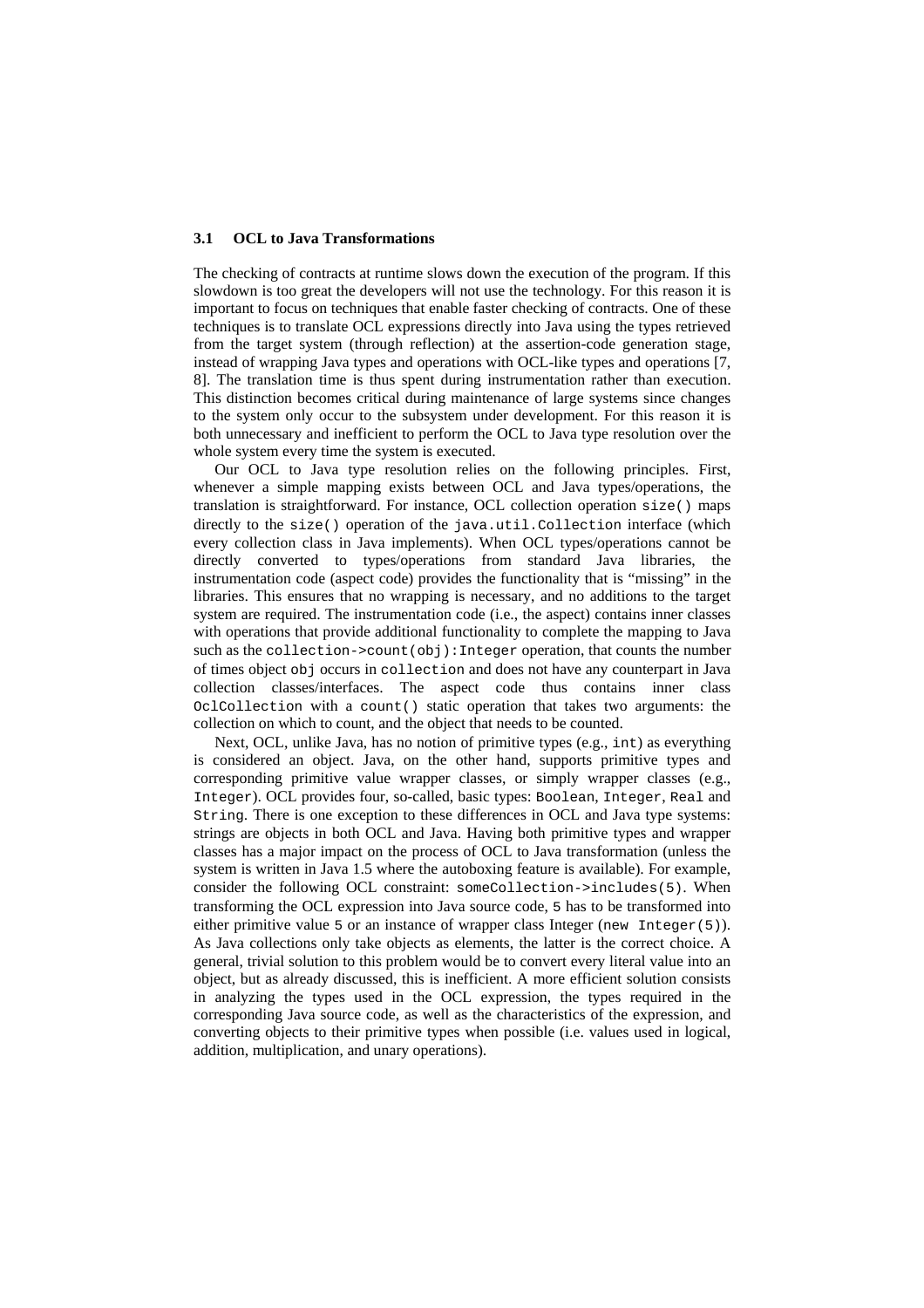OCL has three collection types, namely Set, Bag, and Sequence, whereas, Java only has two main collection interfaces, namely java.util.Set and java.util.List (we assume that user-define collections directly or indirectly implement java.util.Collection). There is a direct mapping between OCL Set and java.util.Set and between OCL Sequence and java.util.List. However, OCL Bag does not have a direct Java counterpart. A bag is a collection in which duplicates are allowed [16]. java.util.Set cannot be used to implement an OCL Bag as it does not allow duplicates. The only possible alternative, which is assumed in the ocl2j approach, is to implement OCL Bag with java.util.List.

The following 3 scenarios are encountered when translating a collection operation:

- 1. There is a direct mapping between the OCL operation and a Java operation.
- 2. The OCL operation does not have a direct counterpart but its functionality can easily be derived from existing Java operations.
- 3. OCL operations that iterate over collections and evaluate an OCL expression (passed as a parameter to the operation) on elements in the collection are more complex. They do not have a direct Java counterpart and cannot be simply implemented using the operations provided by java.util.Set or java.util.List. These OCL operations are exists, forAll, isUnique, sortedBy, select, reject, collect, and iterate. They require more attention as the parameter is an OCL expression which requires to be instrumented as well in the aspect code. Templates and transformation rules are used to generate a unique method (residing in the aspect) for every distinct use of these operations [6].

### **3.2 Testing for Equality**

Assertion code that tests for equality can take any one of three forms. First, if the values to be compared are of primitive type then the Java "==" construct is used in the equality test. Next, if the values being compared (or just one of them) are of reference type wrapping a primitive then the primitive value is extracted from the object using the appropriate method (e.g., intValue() for an object of type Integer) and again the values are tested for equality using the Java "==" construct. In other cases, objects are tested for equality using their equals(o:Object):boolean method. This is done as equality in OCL is defined at the object level, not the reference level. For example, let's take a look at the java.awt.Point class which has two attributes: x: int and y: int. Given two points Point  $a = new Point(5, 5)$  and Point b = new Point(5, 5). If we compare these points at a "reference level" they will not be equal ( $a =$  b evaluates to false), even though they the two objects a and b do represent the same point. Thus, Point's equals method must be used to evaluate their equality  $(a \cdot \text{equals}(b)$  evaluates to true).

We assume that the equals() method is properly implemented [17] so that objects are deemed equal when their key attributes are equal. We define *key attributes* as attributes that define an object's identity (e.g., attributes  $x$  and  $y$  in the case of the Point class). Sometimes each instance of a class is unique (no clones are possible) in which case the default equals() functionality (i.e., inherited from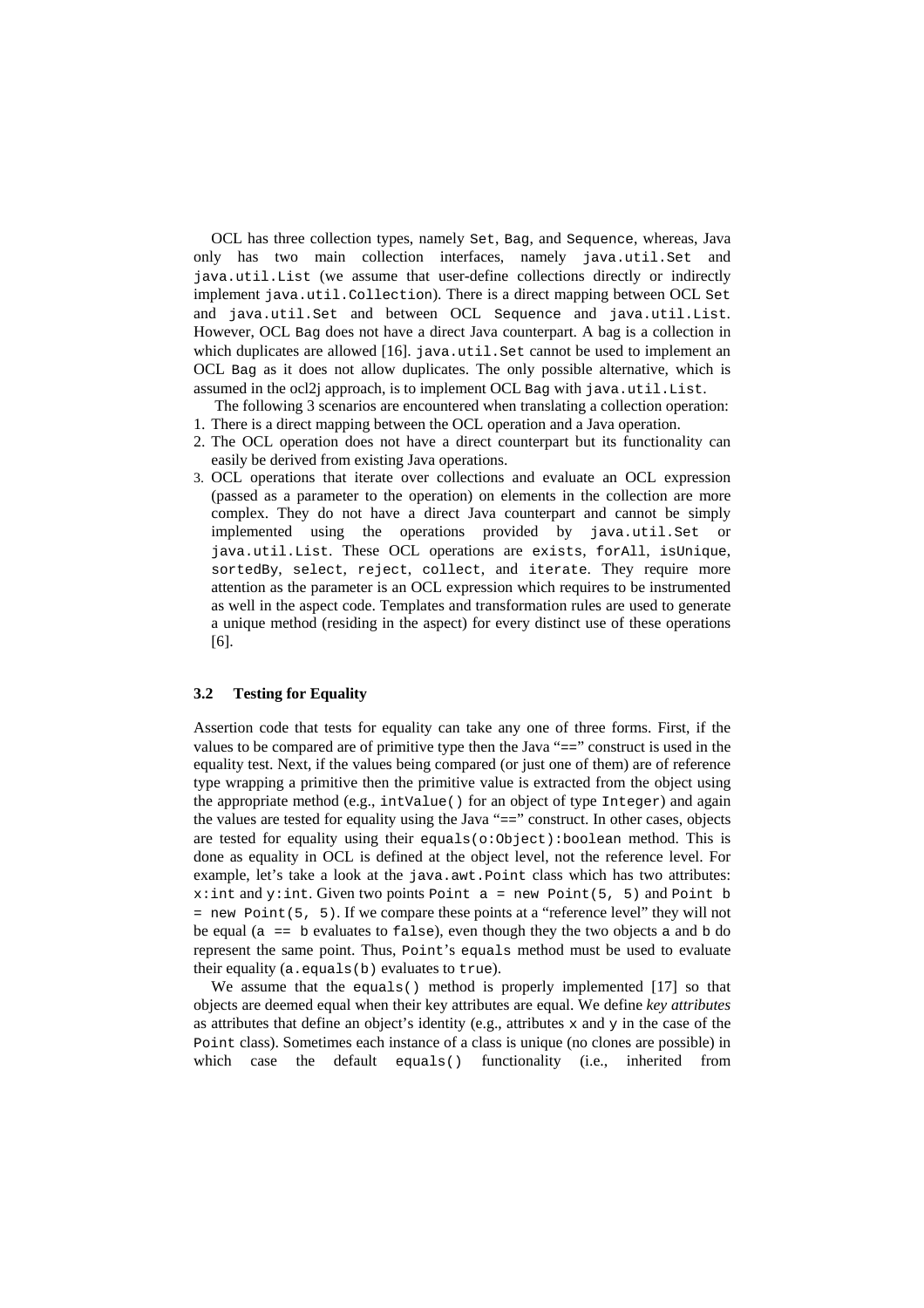java.lang.Object, considers each instance only equal to itself) will suffice as this functionality only compares reference values for equality, but when this is not the case the equals() method must be overridden. Note that this last point is often neglected by developers of Java-based systems [17].

#### **3.3 Using Previous Property Values in OCL Postconditions**

This section discusses the practical implementation of the OCL language construct @pre, used in postconditions to access the value of an object property at the start of the execution of the operation. Depending on the property that the @pre is associated with different values and amount of data must be stored temporarily until the constrained method finishes executing so that the postcondition can be checked. @pre can be used with respect to one of the following:

- 1. *Java types corresponding to OCL Basic types or query methods that return a value of such a type*. The mapping between these types is discussed in Section 3.1. In the case of a primitive type, the primitive value is stored in a temporary variable. In the case of an object, the reference to the object is stored in a temporary variable. Only the reference is stored as these types are immutable and thus they cannot change (during the execution of the constrained method).
- 2. *Query methods that return an object*. In this case the objects are handled in the same way as described above, only the reference to that object is stored in a temporary variable (duplicated), the object itself is not cloned. The object is not cloned as we assume that the target system is written with proper encapsulation techniques, meaning that query methods that return an object to which the context class (the class containing the query method) is related via composite aggregation return a clone of the object, not the object itself. This is standard practice as discussed in Item 24 of [17]. Note that this is a necessary requirement as the following example will demonstrate: Consider a query method returning a reference to an object X, used in a method M's postcondition with the @pre keyword (i.e., we are interested in the value of  $X$  at precondition-time): i.e., the postcondition reads …= ... query () @pre. Further assume that M modifies  $X$  during its execution. Once M finishes execution the postcondition is verified. Since the query method returns a reference to X (instead of a clone of X), the postcondition will use the new version of X, as opposed to the original version at precondition-time.
- 3. *Objects (references to objects)*. The object types in this discussion exclude the ones discussed in the points above. In this case a clone of the object is taken and stored in a temporary variable. We assume that the programmer properly implements cloneability support (as will be discussed).
- 4. *Collections*. A collection's identity is defined by the elements in that collection, thus a clone of a collection contains a clone of every element in the original collection. Using @pre on a collection will result in such a duplication of the collection in most cases. When the OCL collection operation being invoked on someCollection@pre is size():Integer, isEmpty():Boolean, notEmpty():Boolean, or sum():T then only the result of the operation is stored in the temporary variable. We note that in a lot of cases it may not be necessary to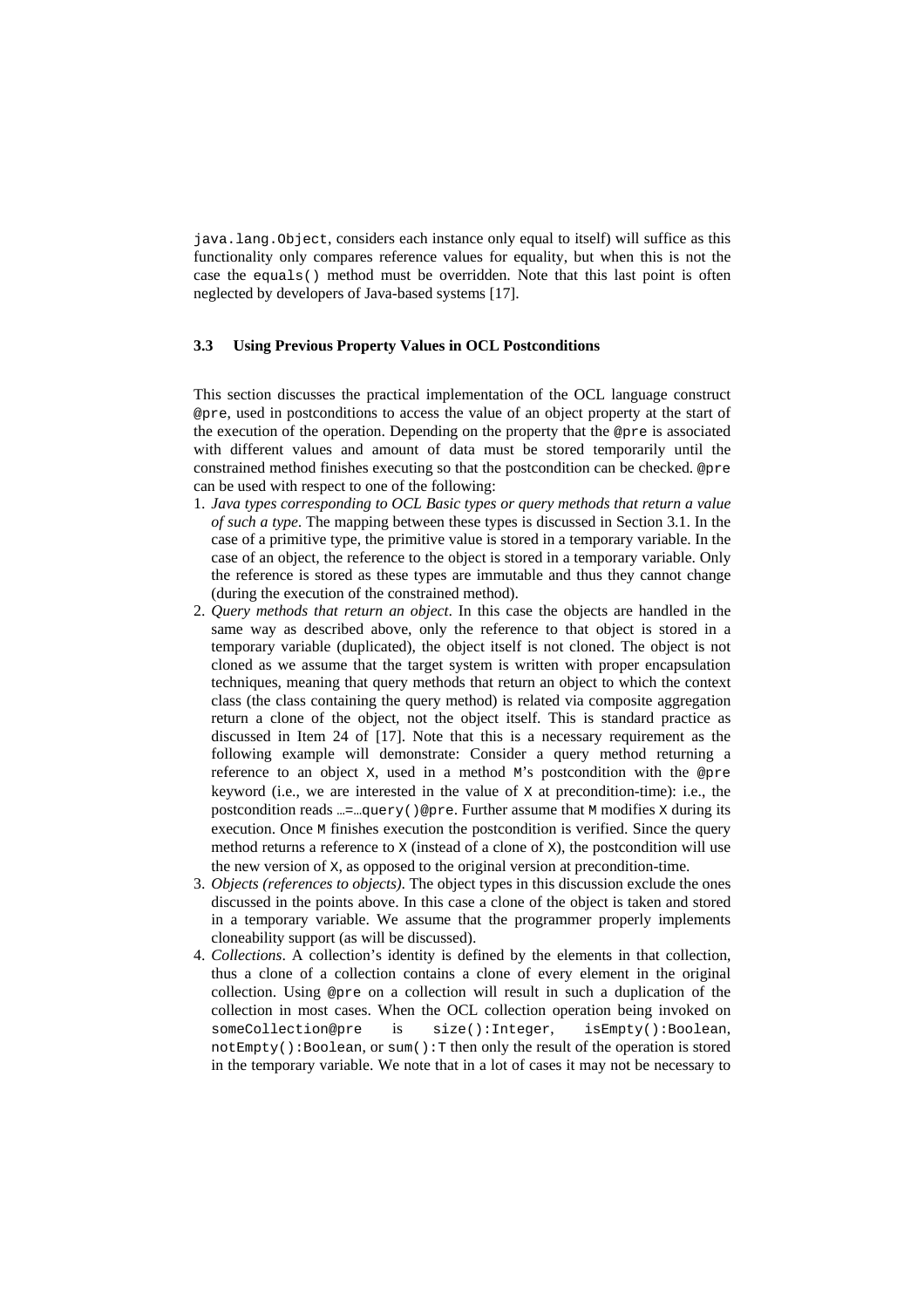duplicate the collection in such a manner to enforce the postcondition correctly, but this is a subject for future work.

For a guide to providing support for cloneability see Item 10 in [17]. Essentially, two types of cloning methods exist. In a shallow copy, the fields declared in a class and its parents (if any) will have values identical to those of the object being cloned. In the case of a class exhibiting one or more composite relationships the shallow copy is not sufficient and a deep copy must be used. In a deep copy, all the objects in the composition hierarchy must also be cloned. To understand why, recall our objective: We need access to the objects, as they were, before the constrained method executed. Objects are uniquely identified by their key attributes (key attributes are discussed in Section 3.2). If these objects have composite links to other objects (i.e., their class has composite relationships), thus forming a hierarchy of objects, the key attributes may be located anywhere in the hierarchy. A deep copy is therefore necessary.

### **3.4 oclAny::oclIsNew() Support**

Any OCL type in a UML model, including user-defined classes, is an instance of OclType: it allows access to meta-level information regarding the UML model. In addition, every type in OCL is a child class of OclAny, i.e., all model types inherit the properties of OclAny. Among those properties is operation oclAny::oclIsNew() that can only be used in a postcondition: It evaluates to true if the object on which it is called has been created during the execution of the constrained method.

The ocl2j solution to the problem of implementing operation oclAny::oclIsNew() is the following. If this operation is used on a type in an OCL expression, a collection is added to an AspectJ aspect. This collection will store references to all the instances of the type created during the execution of the constrained method (as oclAny::oclIsNew() can only be used in the context of a postcondition): This is easily achieved with AspectJ as it only requires that the aspect comprises an advice to add, at the end of the execution of any constructor of the type of interest or its subtypes, the reference of the newly created instance. This raises the question of the choice of the Java data structure to store those references and the impact of aspect code on object garbage collection in Java: Objects in the instrumented program should be garbage collected if they are not used in the application code, even though they may be referenced by the aspect code. A solution to this problem is to use class java.util.WeakHashMap to store these references in the aspect. This collection was specifically designed so as to store references that would not be accounted by the garbage collector. It is based on a hash map where the keys are weak references to the objects we are monitoring. The garbage collector can get rid of an object, even when this object is still referenced, provided that these references are only used in instances of class WeakHashMap. When this is the case, the object is garbage collected and any reference to it removed from instances of the WeakHashMap.

Determining whether an object was created during the execution of the constrained method involves checking the WeakHashMap collection for the presence of the object in question. Finally, after the constrained method finishes executing and the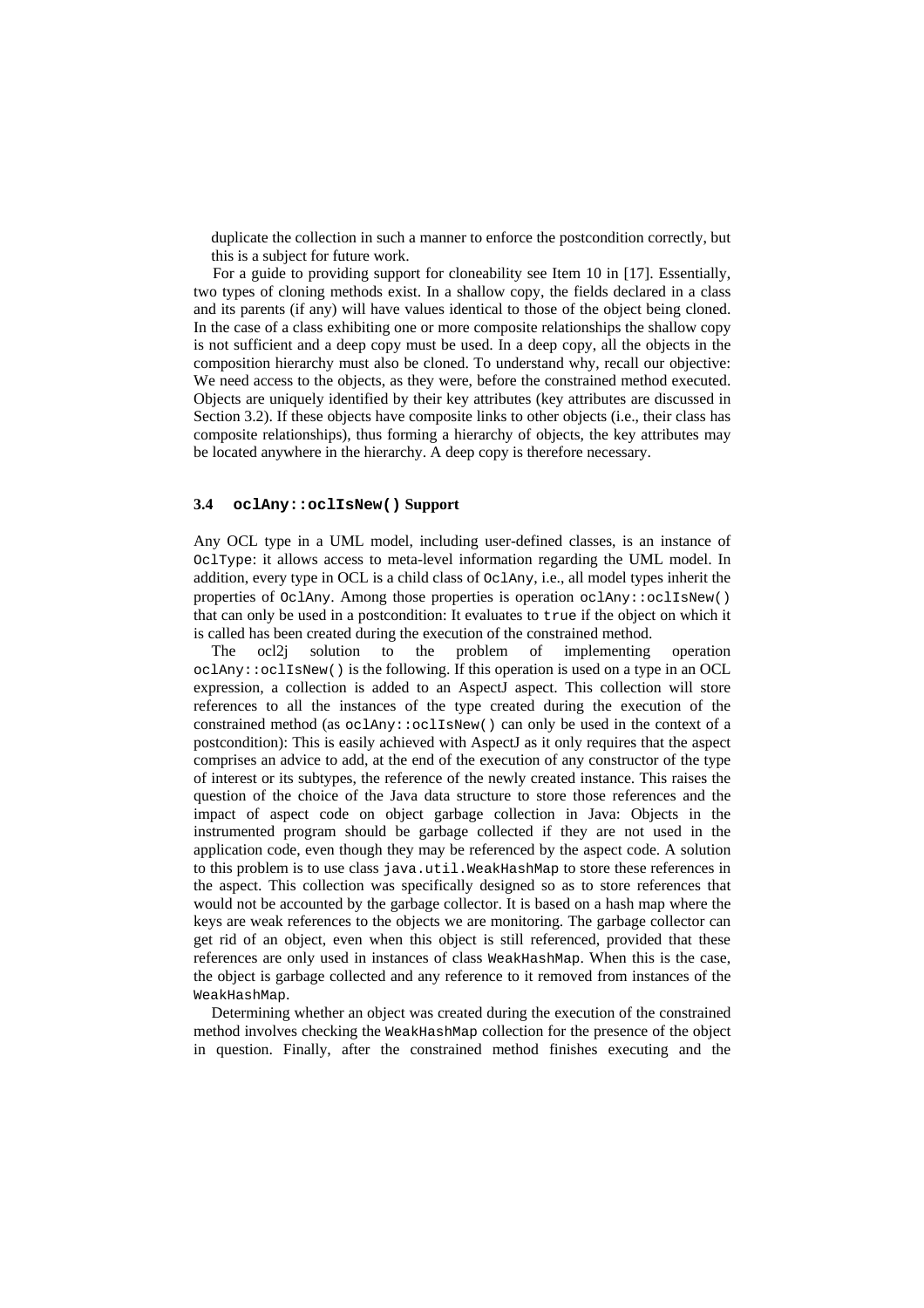postcondition is checked, the collection of instances (created during the execution of that method) is discarded.

Please note that this solution is not easily mapped to a solution that enables the use of the oclAny:: allInstances() construct as there is no way to *force* the JVM to run the garbage collection operation (though Runtime.getRuntime().gc() can be used to *suggest* this to the JVM). Thus, such an implementation of  $oc1Any:$ allInstances() could, in certain instances, return a collection of objects including ones that are designated for garbage collection (no longer referenced).

### **4 Preliminary Case Study**

The case study is based on the system presented in [16]: The "Royal and Loyal" system example. Though modest in size, this system was chosen due to the large number of diverse constraints being already defined for it, including some quite complex ones. It should then provide initial evidence that ocl2j works for a wide variety of constraints. The UML model in [16] was expanded in this work to the system shown in [6] in order to be implementable. Once expanded, it was implemented in Java and consisted of 381 LOCs, including 14 classes, 47 OCL constraints, 53 attributes, and 46 operations.

The original version of the R&L system and the version with the assertion code (instrumented) are compared for a set of scenarios where various numbers of customers are added and various amounts of purchases are made. We use the following three criteria for comparison: (1) bytecode size of the classes, (2) time it takes to execute the program (in various scenarios), and (3) memory footprint (again, in various scenarios). From the case study we conclude that programs that have relatively large collections with many complicated constraints associated with these collections can expect, as a ballpark figure, a degradation in execution time of 2 to 3 times. Otherwise, the degradation in performance is smaller as the execution speed is slowed down by roughly 60%. This is significant but does not prevent the use of instrumented contracts in most cases during testing, unless the system's behavior is extremely sensitive to execution deadlines. The sources of degradation in performance have been further investigated in [6] where solutions are proposed for optimization. With respect to criteria (1), the target system grew 2.5 times in size, and (3), the maximum overhead percentage observed for the above scenarios were 14% and 10.5%, respectively.

### **5 Future Challenges**

While developing ocl2j we ran into several non-trivial issues that require significant work to address. Among others:

• Providing support for the @pre keyword leaves a lot of room for performance optimizations. For example, to properly evaluate the postcondition self.aCollection@pre = self.aCollection in every scenario, one must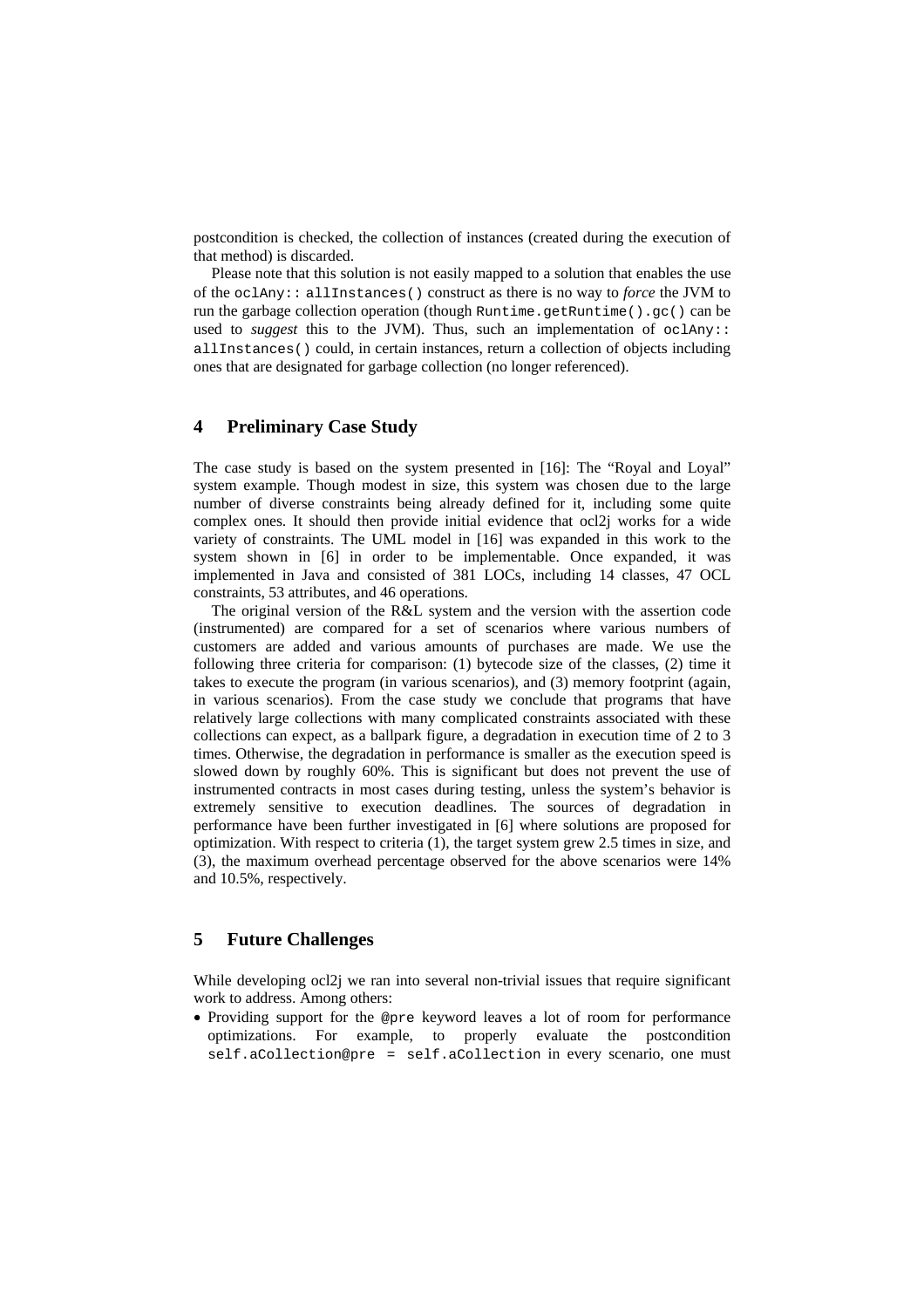create a new collection (say tempCollection) that holds a clone of every element present in self.aCollection. If aCollection is large or if the elements in that collection are expensive to clone, then the evaluation of this postcondition becomes very expensive. Furthermore, this potentially expensive operation is not even necessary if all the designer intended to check was whether self.aCollection@pre and self.aCollection point to the same object (i.e. hold the same reference). In such a situation the designer should be allowed to distinguish weather a deep or shallow copy is meant by the @pre. One way of addressing this would be by adding the keyword @preShallow to OCL.

- The use of  $\varphi$  pre may lead to un-computable expressions. As shown in [18], the expression self.b.c@pre with respect to the example in Section 7.5.15 in [20] is not computable: "Before invocation of the method, it is not yet known what the future value of the b property will be, and therefore it is not possible to store the value of self.b.c@pre for later use in the postcondition!".
- Our experience revealed that, by far, the largest performance penalties (execution time overhead) of checking the OCL constraints during the execution of the system came from OCL collection operations [6]. For this reason we have started working on an approach to minimize these performance penalties. In general the strategy involves checking a constraint on a collection whenever the state of the collection changes in such a way that it could invalidate the constraint. For example, consider the constraint aCollection->forAll(anExpression). If this constraint is an invariant then it will be checked before and after any public method executes, even if neither the state of aCollection nor its elements changes. An alternative to this would be to check that anExpression holds for a newly added element to aCollection, and that anExpression holds for elements in the collection that undergo changes that may invalidate it. This alterative will be more efficient on a large, often-checked, collection that does not undergo large changes. Note that this kind of strategy is facilitated by the use of AOP as the instrumentation technology.
- The implementation of the OclAny::allInstances():Set(T) functionality in Java is challenging since Java uses automatic garbage collection, i.e., objects do not have to be explicitly destroyed. Thus, the only way to know whether an object is ready to be garbage collected (and therefore not be in the allInstances set) is to run the garbage collection operation (costly execution-wise) after every state change in the system involving the destruction of a reference.

### **6 Conclusions**

We have presented a methodology, supported by a prototype tool (ocl2j), to automatically transform OCL constraints into Java assertions. The user of ocl2j can then specify whether a runtime exception is thrown or an error message is printed to the standard error output upon the falsification of an assertion during execution. This has shown, in past studies [5], to be extremely valuable during testing to detect failures and help debugging.

Transformation rules to translate OCL constraints into Java assertions have been derived in a systematic manner with the goal that upon instrumentation the generated